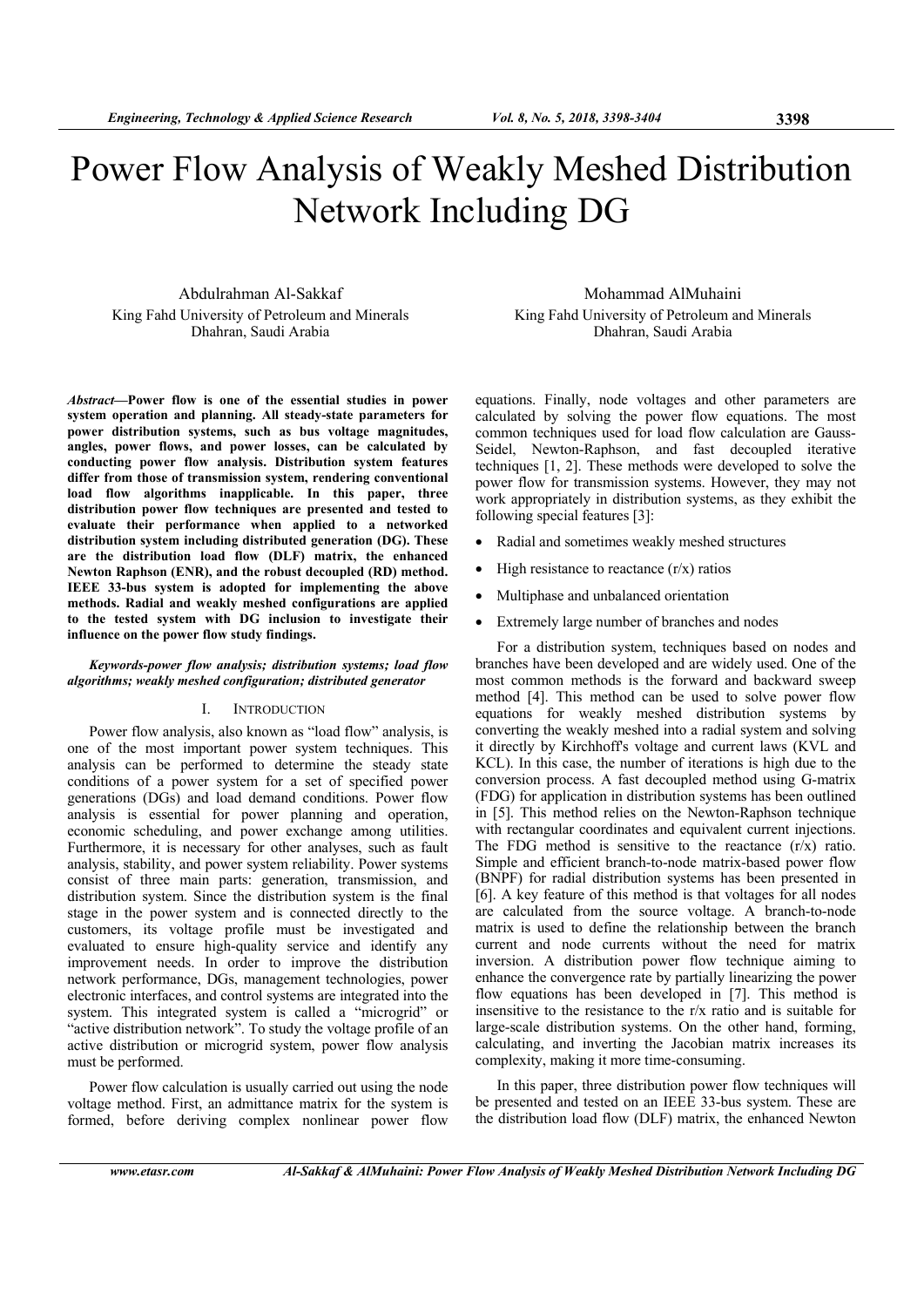Raphson (ENR), and the robust decoupled (RD) method. Radial and weakly meshed configuration will be implemented to evaluate the effect of the network structure on the power flow study. In addition, distributed generation (DG) will be included in order to study its impact on the distribution system voltage profile.

# II. POWER FLOW TECHNIQUES

#### *A. Distribution Load Flow (DLF) Method*

This method solves the distribution power flow directly by using two matrices: bus injection to branch current (BIBC) and branch current to bus voltage (BCBV) matrix [8]. BIBC and BCBV are formed based on the system configuration and are utilized for branch current and voltage drop calculations, respectively. Multiplying those two matrices results in the distribution load flow (DLF) matrix, which is used in one step to compute bus voltages. The power distribution system shown in Figure 1 is used as an example. At the beginning, we assume that all buses or node voltages are equal to that at the source node. Specified data in the distribution system are load active power (*P*) and reactive power (*Q*) for each bus. Node currents can be computed in terms of specified *P* and *Q* using (1):

ܫௗ ൌ ሺ ା ொሻ∗ <sup>∗</sup> (1) Fig. 1. Sample distribution system

By applying KCL to the distribution system, branch currents can be obtained in terms of node currents by applying the following equations:

$$
I_{branch1} = I_{node2} + I_{node3} + I_{node4} + I_{node5}
$$
  
\n
$$
I_{branch2} = I_{node3} + I_{node4}
$$
  
\n
$$
I_{branch3} = I_{node4}
$$
  
\n
$$
I_{branch4} = I_{node5}
$$
\n(2)

The relationship between branch currents and node currents in (2) can be expressed via the BIBC matrix as follows:

$$
\begin{bmatrix} I_{branch1} \\ I_{branch2} \\ I_{branch3} \\ I_{branch4} \end{bmatrix} = \begin{bmatrix} 1 & 1 & 1 & 1 \\ 0 & 1 & 1 & 0 \\ 0 & 0 & 1 & 0 \\ 0 & 0 & 0 & 1 \end{bmatrix} \begin{bmatrix} I_{node2} \\ I_{node3} \\ I_{node4} \\ I_{node5} \end{bmatrix}
$$
 (3)

Equation (3) can be expressed as:

$$
I_{branch} = [BIBC] * I_{node} \tag{4}
$$

Bus voltages can be calculated in terms of drop voltages by applying the following equalities:

$$
V_2 = V_1 - (I_{branch1} * Z_{B1}) = V_1 - V_{D1}
$$
  
\n
$$
V_3 = V_2 - (I_{branch2} * Z_{B2}) = V_2 - V_{D2}
$$
 (5)

$$
V_4 = V_3 - (I_{branch3} * Z_{B3}) = V_3 - V_{D3}
$$

$$
V_5 = V_2 - (I_{branch4} * Z_{B4}) = V_2 - V_{D4}
$$

The relationship between branch currents and bus voltages in (5) can be expressed via the BCBV matrix as follows:

$$
\begin{bmatrix} V_{D1} \\ V_{D2} \\ V_{D3} \\ V_{D4} \end{bmatrix} = \begin{bmatrix} Z_{B1} & 0 & 0 & 0 \\ Z_{B1} & Z_{B2} & 0 & 0 \\ Z_{B1} & Z_{B2} & Z_{B3} & 0 \\ Z_{B1} & 0 & 0 & Z_{B4} \end{bmatrix} \begin{bmatrix} I_{branch1} \\ I_{branch2} \\ I_{branch3} \\ I_{branch4} \end{bmatrix}
$$
 (6)

By rewriting (6) in the general expression format, we obtain:

$$
V_D = [BCBV] * I_{branch} \t\t(7)
$$

Substituting (4) in (7) yields:

$$
V_D = [BCBV] * [BIBC] * I_{node}
$$
\n
$$
(8)
$$

$$
V_D = [ \; DLF \; ] * I_{node}
$$

where DLF is the distribution load flow matrix:

$$
DLF = \begin{bmatrix} Z_{B1} & Z_{B1} & Z_{B1} & Z_{B1} \\ Z_{B1} & Z_{B1} + Z_{B2} & Z_{B1} + Z_{B2} & Z_{B1} \\ Z_{B1} & Z_{B1} + Z_{B2} & Z_{B1} + Z_{B2} + Z_{B3} & Z_{B1} \\ Z_{B1} & Z_{B1} & Z_{B1} & Z_{B1} + Z_{B4} \end{bmatrix}
$$
  
Finally, bus voltages are computed as:

$$
V_{Bus} = V_{Source} - V_{drop} \tag{9}
$$

After solving the voltages for all buses by applying (9), we need to check for convergence. If the solution has converged, the process is terminated. Otherwise, the algorithm is executed iteratively until the convergence criteria are met. Figure 2 shows the algorithm of the DLF method.



#### *B. Enhanced Newton Raphson (ENR) Method*

This method provides a solution for distribution load flow using the current-injection technique based on the Newton-Rapson method and rectangular coordinates [5]. The Jacobian matrix in ENR is called "G matrix." Unlike conventional Newton Raphson method, the matrix is formed only once and remains unchanged. For the first time, decoupling can be applied to the distribution power flow by assuming off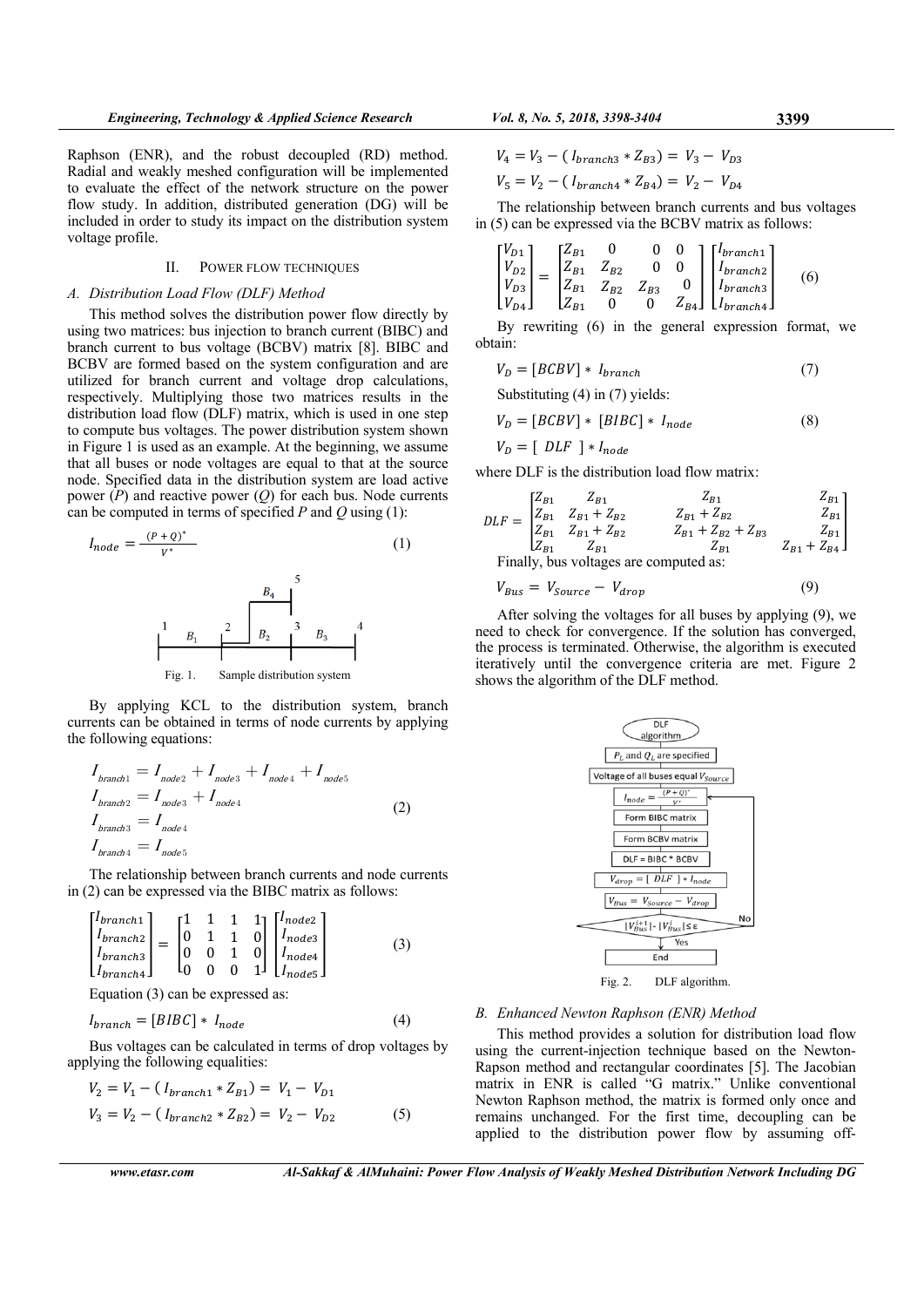diagonal blocks of the G matrix to be zeros. For a distribution system with *n* buses, the specified node current can be calculated in terms of specified active power (*P*) and reactive power (*Q*) as follows:

$$
I_{node} = \frac{(P+Q)^*}{V^*} \tag{10}
$$

Specified branch currents can be calculated as:

$$
I_{branch}^{sp} = [C] * I_{node}
$$
 (11)

where *C* is a branch to bus matrix. Bus voltage will be represented in rectangular coordinates as:

$$
V = e + j f \tag{12}
$$

By substituting  $(10)$  and  $(12)$  in  $(11)$ , equation  $(11)$  becomes:  $I_{branch}^{sp} = [C] * \frac{(P+Q)^{*}}{(e+jf)^{*}}$  (13)

Branch current can also be calculated in terms of branch admittance in rectangular coordinates:

$$
I_{branch} = [(e_i - e_{i+1}) + j(f_i - f_{i+1})] [G_j - B_j] \quad (14)
$$

where *i* represents a particular bus in the system, where  $i=1, 2,$ 3,…, *n*, and *j* denotes the branches (*j*=1, 2, 3,..., *n* − 1). By separating the real and imaginary parts of (13) and (14), the Newton-Raphson solution for the load flow can be formulated as:

$$
\begin{bmatrix} J_1 & J_2 \\ J_3 & J_4 \end{bmatrix} \begin{bmatrix} \Delta e \\ \Delta f \end{bmatrix} = \begin{bmatrix} \Delta I_{branch}^T \\ \Delta I_{branch}^T \end{bmatrix}
$$
 (15)

Jacobians are calculated only once, as follows:

$$
J_1 = \frac{\partial I_{branch}^f(e,f)}{\partial e} = G, \quad J_2 = \frac{\partial I_{branch}^f(e,f)}{\partial f} = -B
$$

$$
J_3 = \frac{\partial I_{branch}^i(e,f)}{\partial e} = G, \quad J_4 = \frac{\partial I_{branch}^i(e,f)}{\partial f} = B
$$

Current mismatches  $\Delta I_{branch}^r$  and  $\Delta I_{branch}^i$  are calculated using the expressions below:

$$
\Delta I_{branch}^{r} = Re(I_{branch}^{sp}) - Re(I_{branch})
$$
\n
$$
\Delta I_{branch}^{i} = Im(I_{branch}^{sp}) - Im(I_{branch})
$$
\n(16)

Correction values  $\Delta e$  and  $\Delta f$  can be obtained by factorizing (15):

$$
\begin{bmatrix} \Delta e \\ \Delta f \end{bmatrix} = \begin{bmatrix} G & -B \\ B & G \end{bmatrix}^{-1} \begin{bmatrix} \Delta l_{branch}^r \\ \Delta l_{branch}^i \end{bmatrix}
$$
 (17)

Finally, voltage magnitudes and angles are computed and updated by:

$$
e_{new} = e_{old} + \Delta e \tag{18}
$$

$$
f_{new} = f_{old} + \Delta f
$$

After computing  $e$  and  $f$  by applying (18), we need to check for convergence. If the solution has converged, the process is terminated. Otherwise, the algorithm is executed iteratively until the convergence criteria are met. Figure 3 shows the algorithm of the ENR method. The G matrix can be decoupled by assuming that the off-diagonal blocks of G matrix have zero value.

$$
\begin{bmatrix} \Delta e \\ \Delta f \end{bmatrix} = \begin{bmatrix} G & 0 \\ 0 & G \end{bmatrix}^{-1} \begin{bmatrix} \Delta I_{branch}^t \\ \Delta I_{branch}^i \end{bmatrix}
$$
 (19)

Consequently,  $\Delta e$  and  $\Delta f$  can be calculated as:

$$
\Delta e = G \Delta l_{branch}^r
$$
  
\n
$$
\Delta f = G \Delta l_{branch}^i
$$
\n(20)

A drawback of this assumption is that, in large systems, the solution may not converge.



Fig. 3. ENR algorithm.

#### *C. Robust Decoupled (RD) Method*

The main objective of the robust decoupled method is to decouple the Newton-Raphson equation into two sub-equations by a constant transformation matrix [9]. Multiplying the Jacobian matrix by the transformation matrix will result in zero off-diagonal blocks of the Jacobian. Equation (15) is multiplied by the transformation matrix in order to decouple the equation.

$$
\begin{bmatrix} T_1 & T_2 \\ -T_2 & T_1 \end{bmatrix} \begin{bmatrix} J_1 & J_2 \\ J_3 & J_4 \end{bmatrix} \begin{bmatrix} \Delta e \\ \Delta f \end{bmatrix} = \begin{bmatrix} T_1 & T_2 \\ -T_2 & T_1 \end{bmatrix} \begin{bmatrix} \Delta I_{branch}^r \\ \Delta I_{branch}^i \end{bmatrix} (21)
$$

 $T_1$  and  $T_2$  are diagonal matrices of cosine and sine admittance angles, respectively. After decoupling, (21) will be represented as:

$$
[T][\Delta e] = [\Delta I_{branch}^{r,T}]
$$
\n
$$
[T][\Delta f] = [\Delta I_{branch}^{i,T}]
$$
\n(22)

Sub-Jacobian matrix T,  $\Delta I_{branch}^{r}$ , and  $\Delta I_{branch}^{i}$  are calculated using the expressions below:

$$
[T] = [T_1] \frac{\partial l_{branch}^r(e,f)}{\partial e} + [T_2] \frac{\partial l_{branch}^i(e,f)}{\partial e}
$$
  

$$
= [-T_2] \frac{\partial l_{branch}^r(e,f)}{\partial f} + [T_1] \frac{\partial l_{branch}^i(e,f)}{\partial f}
$$
 (23)

$$
\begin{aligned} \left[\Delta I_{branch}^{r_{T}}\right] &= \left[T_{1}\right] \left[\Delta I_{branch}^{r}\right] + \left[T_{2}\right] \left[\Delta I_{branch}^{i}\right] \end{aligned} \tag{24}
$$
\n
$$
\begin{aligned} \left[\Delta I_{branch}^{ir}\right] &= \left[-T_{2}\right] \left[\Delta I_{branch}^{r}\right] + \left[T_{1}\right] \left[\Delta I_{branch}^{i}\right] \end{aligned}
$$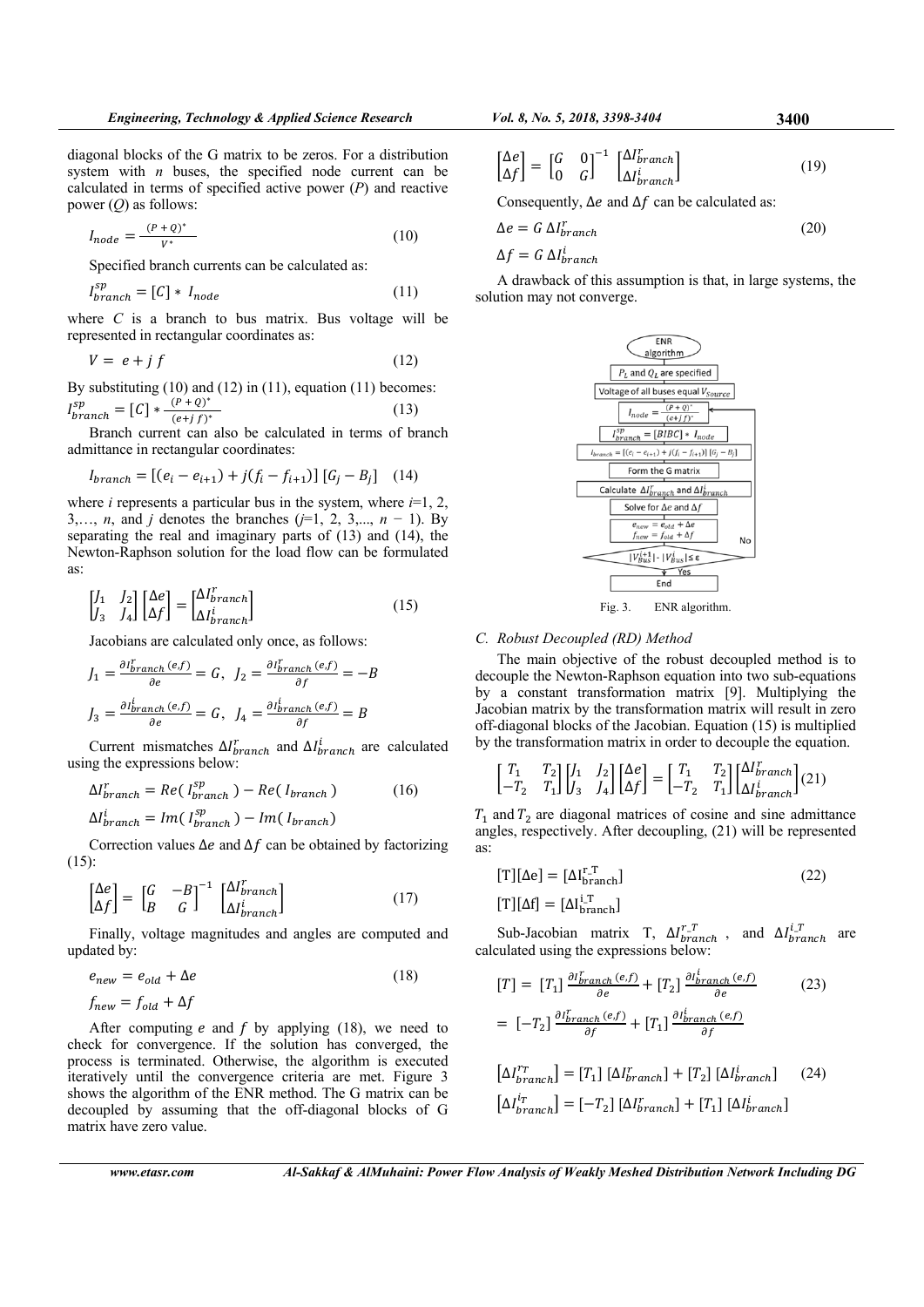$$
[\Delta e] = [T]^{-1} [\Delta I_{branch}^{r\_T}]
$$
\n
$$
[\Delta f] = [T]^{-1} [\Delta I_{branch}^{i\_T}]
$$
\n(25)

Finally, voltage magnitudes and angles are computed by:

$$
e_{new} = e_{old} + \Delta e \qquad (26)
$$
  

$$
f_{new} = f_{old} + \Delta f
$$

After computing  $e$  and  $f$  by applying (26), the voltage magnitudes and angles are updated until the convergence criteria are met, as shown in Figure 4.



#### Fig. 4. RD algorithm.

# III. IMPACTS OF WEAKLY MESHED CONNECTION & DG ON POWER FLOW TECHNIQUES

#### *A. Weakly Meshed Distribution Load Flow*

A distribution system typically comprises of a large number of feeders and load points connected to these feeders, as well as open tie switches. Tie switches are closed in contingency or when serving high-density loads. When some of the tie switches are closed, this creates loops in the distribution system, resulting in a weakly meshed rather than radial configuration. This new configuration leads to loss reduction, voltage profile improvement, as well as reliability and powerquality enhancement. A simple weakly meshed distribution system is shown in Figure 5.



Fig. 5. A weakly meshed distribution system

DLF method can be utilized in this case with few modifications. As shown in Figure 5, a new branch ( $B_5$ ) is added to the system. The branch current  $I<sub>branch5</sub>$  flows through

 $B_5$  from node 4 to node 5.  $I_{node4}$  and  $I_{node5}$  will be calculated as [10]:

$$
I'_{node4} = I_{node4} + I_{branch5}
$$
 (27)

$$
I'_{node5} = I_{node5} - I_{branch5}
$$
 (28)

DLF matrix will be modified as well. If a new branch is added from a bus *i* to a bus *j*, all elements in the  $j_{th}$  column are subtracted from the corresponding elements in the  $i_{th}$  column in the existing DLF matrix and the results represent the new  $k_{th}$  column and  $k_{th}$  row of the DLF matrix. The diagonal element of the  $k_{th}$  row and column is found by summing all the impedances of the branches involved in forming the loop or "weak mesh."

$$
DLF = \begin{bmatrix} Z_{11} & Z_{12} & Z_{13} & Z_{14} & Z_{13-14} \\ Z_{21} & Z_{22} & Z_{23} & Z_{24} & Z_{23-24} \\ Z_{31} & Z_{32} & Z_{33} & Z_{34} & Z_{33-34} \\ Z_{41} & Z_{42} & Z_{43} & Z_{44} & Z_{43-44} \\ Z_{13-14} & Z_{23-24} & Z_{33-34} & Z_{43-44} & Z_{55} \end{bmatrix}
$$

After modifying the DLF matrix, Kron's reduction must be applied to the new DLF matrix to ensure that it is of the same dimensions as before [1]:

$$
Z_{new} = Z_{old} - \frac{corresponding(Z_{i-j(column) * Z_{i-j(row)})}}{Z_{i-j(diagonal)}}
$$

This technique is applicable to the DLF method only, as it requires DLF matrix modification.

#### *B. Distribution Load Flow Including DG*

Distribution generation (DG) is a generation system that spreads through the distribution system for the purpose of improving service reliability. DG could be a photovoltaic system, a wind turbine, a fuel cell, a micro turbine, etc. These DG units have different operational modes [11]. They could supply a power with a predetermined amount of reactive power (fixed power factor). In this case, DG units are not controlling the voltage at the connection point. On the other hand, DG units could supply power by controlling and regulating the voltage at the connection points.



Fig. 6. A distribution system with distributed generator.

If a DG unit generates a predetermined amount of reactive power, the DG is modelled as a PQ bus and is treated as a load bus with negative P and Q values. However, when a DG unit regulates and controls the voltage at the connection point, the DG is modelled as a PV bus. In the case of PV, active DG power  $P_{DG}$  is specified, reactive DG power  $Q_{DG}$  is initially set to zero, and the voltage at the P-V node is set to the desired value. The DLF, ENR, or RD method can be utilized here with some adjustments. Branch currents will be calculated as:

$$
I_{branch} = [B I B C] * (I_{node} + I_{DG}) \tag{29}
$$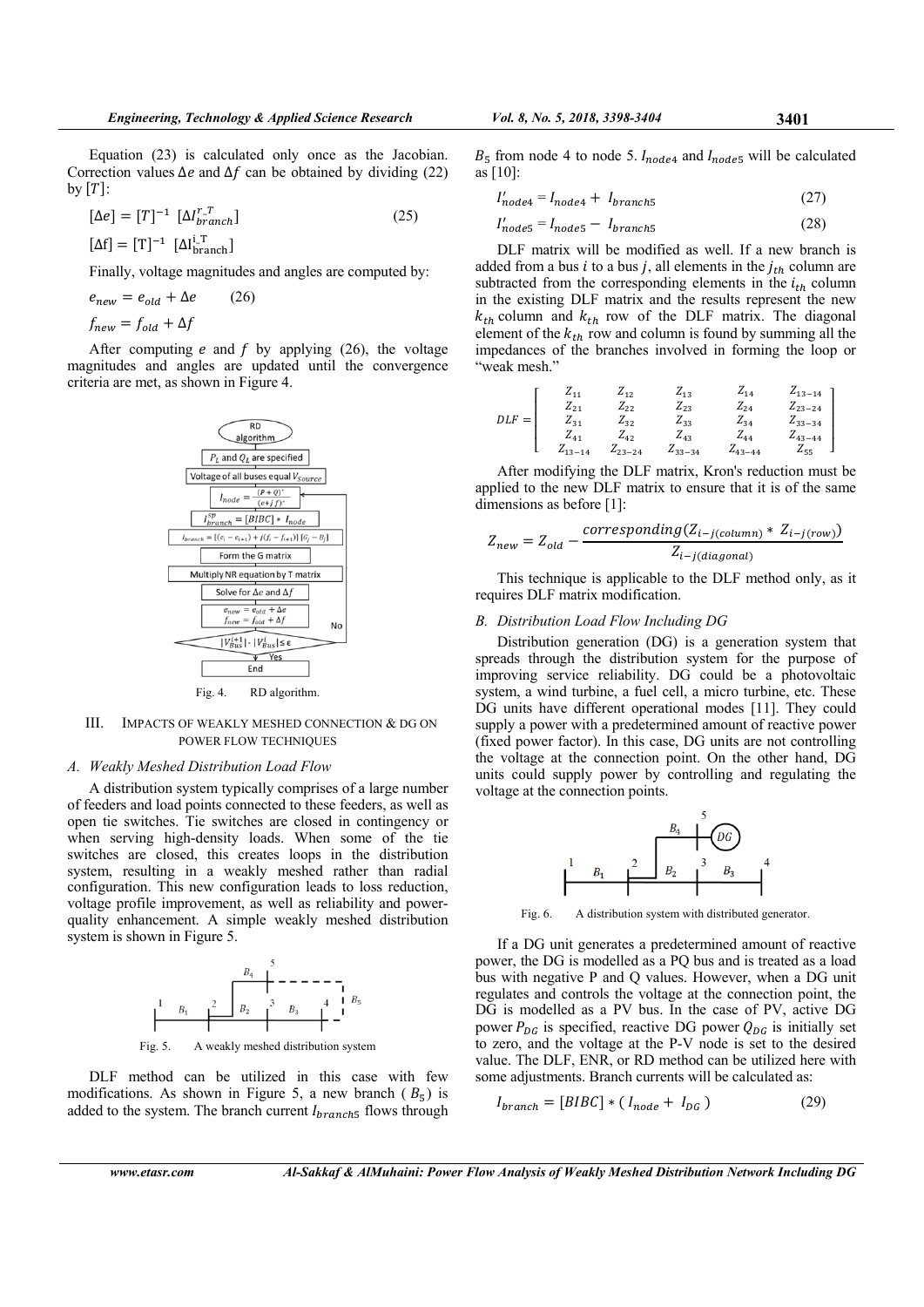After computing the bus voltages, if  $|V_i - V_{i,set}| \le$ error tolerance, the solution has converged. Otherwise,  $Q_{DG}$  will be generated by the PV node to maintain the voltage at the specified value.  $Q_{DG}$  can be computed as:

$$
Q_{DG\ new} = Q_{DG\ old} + Im(V_i \frac{V_i^*}{Z})
$$
 (30)

where *i* is the number of the DG bus,  $V_{i, set}$  is the set voltage at the DG bus, and  $V_i$  is the calculated voltage at the DG bus. The algorithm for solving distribution power flow with DG inclusion is the same as the previously described method based on those two equations.

#### IV. TESTS AND RESULTS

Tests and simulations for the presented methods were carried out. DLF, ENR, and RD, were tested on a radial 33-bus distribution system. In addition, the DLF method was tested on a weakly meshed 33-bus distribution system. Moreover, the DLF method was tested on a weakly meshed 33-bus distribution system including DG. Line and load data for the system are based on [12]. The base data is 12.66kV and 10MW, and the convergence tolerance is 0.0001.

#### *A. Radial Distribution System*

The previously described distribution load flow methods, DLF, ENR, and RD, were tested on a radial 33-bus [12] in order to assess their performance, accuracy, speed of calculation, robustness, and computational efficiency. Figure 7 shows the IEEE radial 33-bus system. Solutions for DLF, ENR, and RD for the radial 33-bus are shown in Table I.



TABLE I. PF SOLUTION FOR RADIAL 33-BUS SYSTEM

| Bus no. | DLF, ENR, and RD |                |         | DLF, ENR, and RD                 |                |
|---------|------------------|----------------|---------|----------------------------------|----------------|
|         | $V_{pu}$         | $\delta_{deg}$ | Bus no. | $V_{\underline{p}\underline{u}}$ | $\delta_{deg}$ |
| 1       |                  | 0              | 18      | 0.9131                           | $-0.4950$      |
| 2       | 0.9970           | 0.0145         | 19      | 0.9965                           | 0.0037         |
| 3       | 0.9829           | 0.0960         | 20      | 0.9929                           | $-0.0633$      |
| 4       | 0.9755           | 0.1616         | 21      | 0.9922                           | $-0.0827$      |
| 5       | 0.9681           | 0.2283         | 22      | 0.9916                           | $-0.1030$      |
| 6       | 0.9497           | 0.1338         | 23      | 0.9794                           | 0.0651         |
| 7       | 0.9462           | $-0.0965$      | 24      | 0.9727                           | $-0.0237$      |
| 8       | 0.9413           | $-0.0604$      | 25      | 0.9694                           | $-0.0674$      |
| 9       | 0.9351           | $-0.1335$      | 26      | 0.9477                           | 0.1733         |
| 10      | 0.9292           | $-0.1960$      | 27      | 0.9452                           | 0.2295         |
| 11      | 0.9284           | $-0.1888$      | 28      | 0.9337                           | 0.3124         |
| 12      | 0.9269           | $-0.1773$      | 29      | 0.9255                           | 0.3903         |
| 13      | 0.9208           | $-0.2686$      | 30      | 0.9220                           | 0.4956         |
| 14      | 0.9185           | $-0.3473$      | 31      | 0.9178                           | 0.4112         |
| 15      | 0.9171           | $-0.3849$      | 32      | 0.9169                           | 0.3881         |
| 16      | 0.9157           | $-0.4082$      | 33      | 0.9166                           | 0.3804         |
| 17      | 0.9137           | $-0.4855$      |         |                                  |                |

Results reported in Table I indicate that all three methods provide the same solution, which is consistent with those reported in [13, 14]. For DLF, ENR, and RD, the solution converged after the same number of iterations (4), thus, all three methods have good convergence. In terms of computational time, DLF outperforms ENR and RD, as 46ms, 70ms, and 80ms were obtained, respectively. Nonetheless, all three methods are accurate and efficient. However, DLF is simpler and faster than ENR and RD. Table II shows the comparison among these three methods.

TABLE II. COMPARISON OF THE PROPOSED METHODS

| <b>DPF</b> methods          | DLF              | ENR              | RD               |
|-----------------------------|------------------|------------------|------------------|
| Accuracy                    | accurate         | accurate         | accurate         |
| <b>Number of iterations</b> |                  |                  |                  |
| <b>Computational time</b>   | 46 <sub>ms</sub> | 70 <sub>ms</sub> | 80 <sub>ms</sub> |
| <b>Flexibility</b>          | flexible         | inflexible       | inflexible       |
| Complexity                  | simple           | complex          | complex          |
| Sensitivity to r/x ratio    | insensitive      | insensitive      | insensitive      |

# *B. Weakly Meshed Distribution System*

DLF method with the adopted modification for a weakly meshed distribution system was tested on the 33-bus system having five loops [10], as shown in Figure 8. The new mesh connections cause a reduction in the branch current values. This reduces drop voltage and power losses, while improving the voltage profile. The results obtained from the power flow solution are identical to the results reported in [10]. The voltage profile is improved due to closing the tie lines and all bus voltages, which are thus within  $\pm 5\%$  of the base voltage, as shown in Figure 12. The improvements range from -1.68% to +4.44%. Although voltages at bus 19-22 and 24-25 decrease slightly, they remain within the acceptable voltage limits. Figure 9 shows the percentage improvements in the voltage profile due to the mesh connections. Red points on the graph indicate voltage deterioration.



Fig. 8. 33-bus distribution system with 5 closed tie lines



Fig. 9. Voltage profile improvements due to mesh connections.

*C. Weakly Meshed Distribution System with DG* 

The DLF method with the additional equations required for including the DG unit in the distribution system was tested on the 33-bus weakly meshed distribution system. Figure 10 shows that DG generating 1000kW was installed at bus 22. The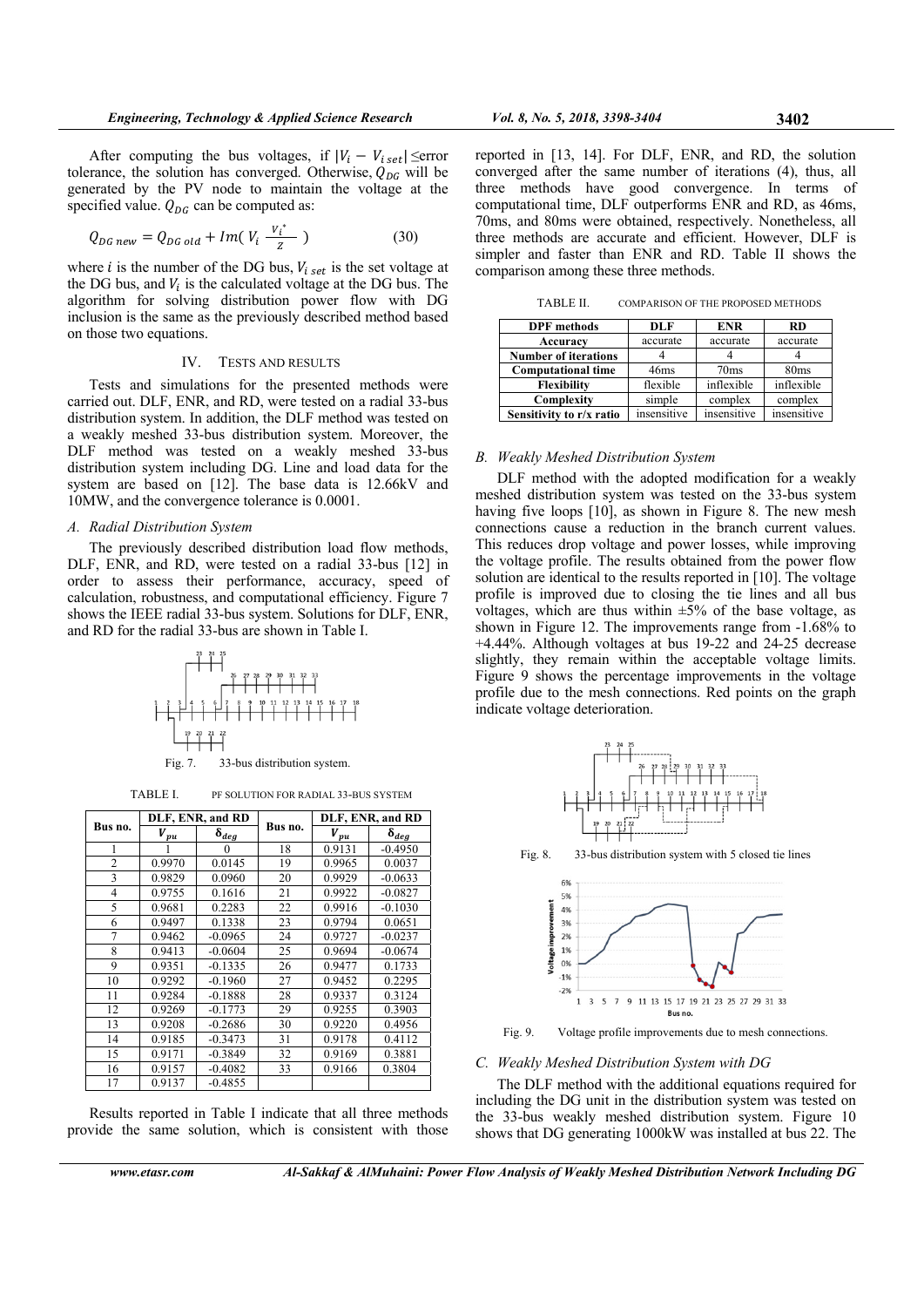DG is modelled as a PV bus controlling the voltage at the connection point. The voltage at bus 22 is set at 1p.u. The voltage profile is improved because the weakly meshed and distributed generator is connected to the system, where DG generates 970kvar. This improvement extends from -0.1% to  $+5.80\%$ , whereby only one bus voltage decreases by 0.1% (at bus 25), as shown in Figure 11.



Fig. 10. A 33-bus weakly meshed distribution system with DG.



Fig. 11. Voltage profile improvement due to 1000kW DG.

An illustration of the voltage profile for the three aforementioned test systems is shown in Figure 12. In the radial system, voltage violations occurred, and several buses had a voltage below 0.95p.u., as indicated by red dots. The weakly meshed connection improved the voltage profile and eliminated violations. Moreover, all bus voltages were within the 1.05p.u.−0.95p.u. range. Summarizing, installing DG at bus 22 in the weakly meshed system enhanced further the system voltage.



Fig. 12. Voltage profiles of the radial, weakly meshed, and weakly meshed system with DG.

# *1) Installing Different Sizes of DG*

A variety of DG sizes were tested to investigate the effects of DG size on the power flow study and voltage profile. Three DGs (200kW, 800kW, and 1500kW respectively) were installed at bus 22, one at the time. Error tolerance was reduced to 0.001 to ensure better convergence. Figures 13 and 14 show maximum improvement and deterioration in the system voltage for each DG size. As previously noted, the deterioration

occurred at bus 25 only. Average voltage enhancements for the system with the DG of 200kW, 800kW, and 1500kW size are computed as 3.05%, 3.13%, and 3.20%, respectively. Thus, the voltage profile is slightly enhanced with the increment in the DG size.



Fig. 13. Maximum voltage improvement due to different DG sizes.



Fig. 14. Maximum voltage deterioration due to different DG sizes.

# *2) Installing a DG at Different Locations*

In addition to investigating the effects of different DG sizes, a 1000kW DG was installed at different locations in the system, and tests were performed to study the DG location influence on the system voltage. The DG was installed at bus 6, 18, 22, and 33, respectively, one at a time. Power flow results for each case are shown in Figure 15. The reactive powers required to obtain the power flow solution for the system with DG at bus 6, 18, 22, and 33 are 3485 kvar, 1047 kvar, 970 kvar, and 1540kvar, respectively.



Fig. 15. Voltage profiles of the weakly meshed system with DG at different locations.

#### *3) Installing Multiple DGs*

In this case, three DGs were installed at the same time in different locations to study the impact of multiple DGs on the system. Two DGs were modeled as PV and were installed at bus 18 and 22, respectively, while the third DG was modeled as PQ and was installed at bus 33. The two PV DGs produced 1000kW and were set at 1p.u. voltage, whereas the PQ DG generated 500kW and 500kvar. Measured improvements range from  $+0.18\%$  to  $+9.53\%$ , as shown in Figure 16. In this case, all bus voltages are improved and none exhibits any